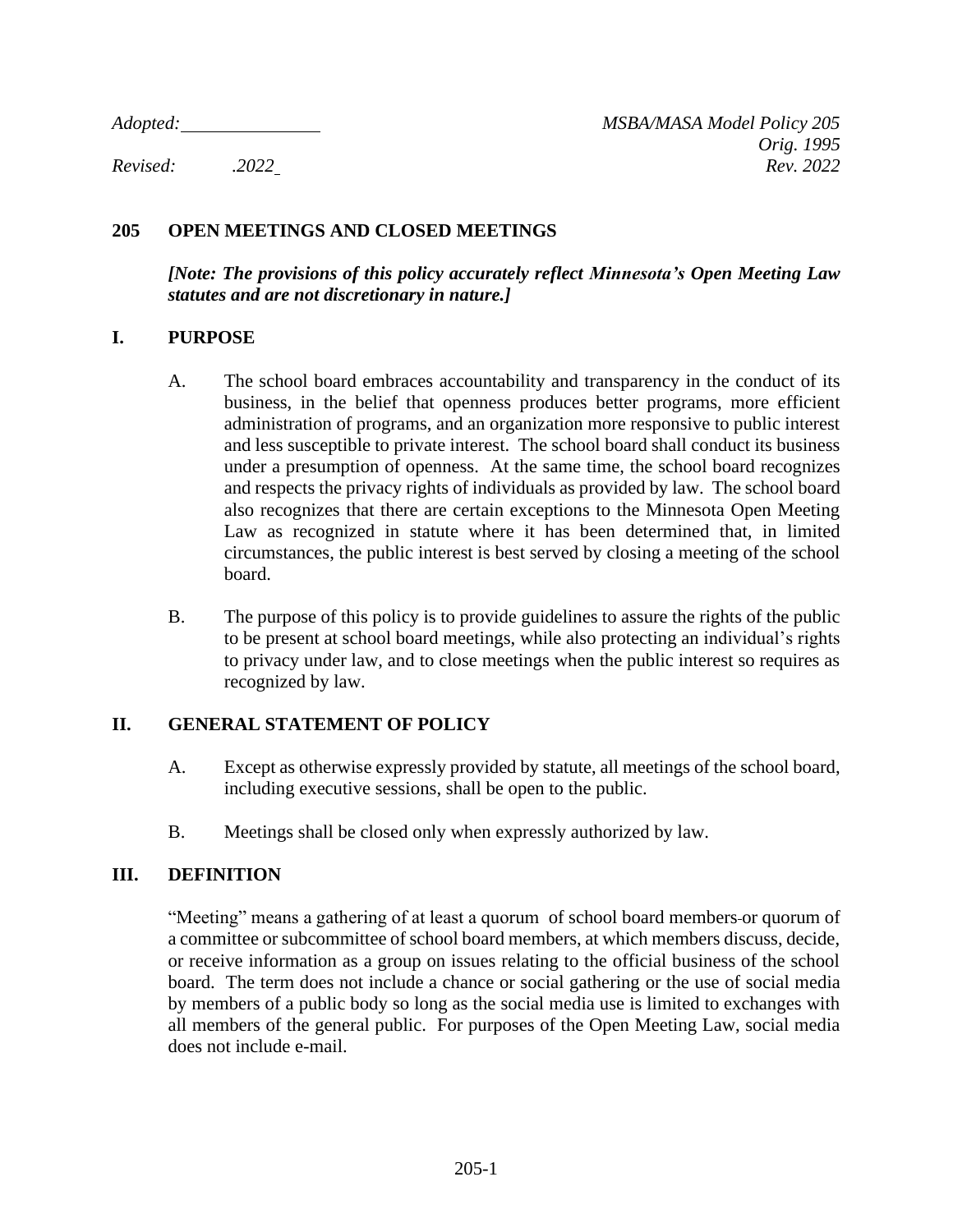## **IV. PROCEDURES**

## A. Meetings

## 1. Regular Meetings

A schedule of the regular meetings of the school board shall be kept on file at the school district office. If the school board decides to hold a regular meeting at a time or place different from the time or place stated in its regular meeting schedule, it shall give the same notice of the meeting as for a special meeting.

# 2. Special Meetings

- a. For a special meeting, the school board shall post written notice of the date, time, place, and purpose of the meeting on the principal bulletin board of the school district or on the door of the school board's usual meeting room if there is no principal bulletin board. The school board's actions at the special meeting are limited to those topics included in the notice.
- b. The notice shall also be mailed or otherwise delivered to each person who has filed a written request for notice of special meetings. This notice shall be posted and mailed or delivered at least three days before the date of the meeting.
- c. As an alternative to mailing or otherwise delivering notice to persons who have filed a written request, the school board may publish the notice once, at least three days before the meeting, in the official newspaper of the school district or, if none, in a qualified newspaper of general circulation within the area of the school district.
- d. A person filing a request for notice of special meetings may limit the request to particular subjects, in which case the school board is required to send notice to that person only concerning those particular subjects.
- e. The school board will establish an expiration date on requests for notice of special meetings and require refiling once each year. Not more than sixty (60) days before the expiration date of request for notice, the school board shall send notice of the refiling requirement to each person who filed during the preceding year.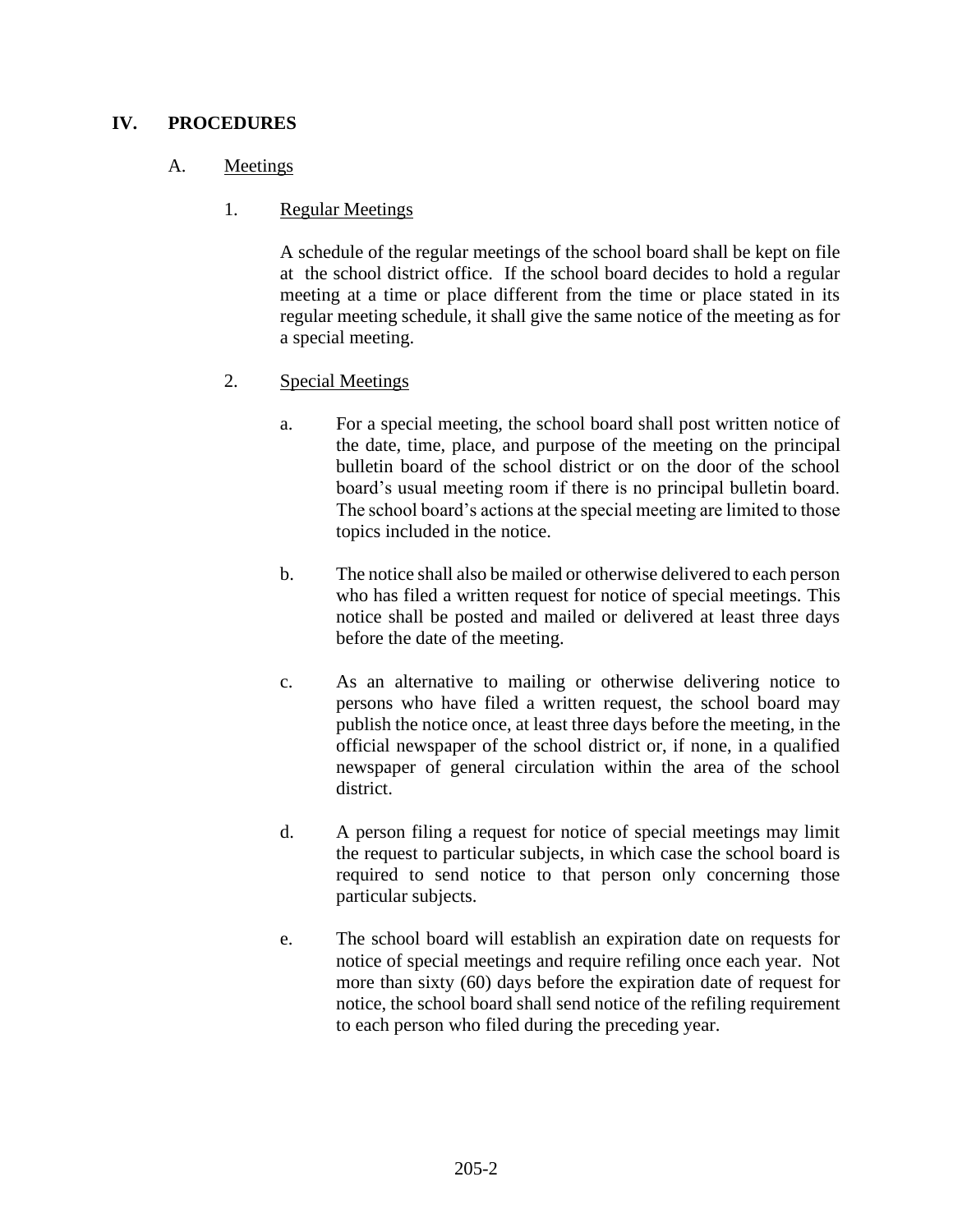- 3. Emergency Meetings
	- a. An emergency meeting is a special meeting called because of circumstances that, in the school board's judgment, require immediate consideration.

*[Note: While the statute leaves the question to the board of whether the circumstances require immediate consideration at an emergency meeting, advisory opinions of the Minnesota Commissioner of Administration would limit such meetings to responding to natural disasters or health epidemics caused by an event such as an accident or terrorist attack.]*

- b. If matters not directly related to the emergency are discussed or acted upon, the minutes of the meeting shall include a specific description of those matters.
- c. The school board shall make good faith efforts to provide notice of the emergency meeting to each news medium that has filed a written request for notice if the request includes the news medium's telephone number.
- d. Notice of the emergency meeting shall be given by telephone or any other method used to notify the members of the school board.
- e. Notice shall be provided to each news medium which has filed a written request for notice as soon as reasonably practicable after notice has been given to the school board members.
- f. Notice shall include the subject of the meeting.
- g. Posted or published notice of an emergency meeting shall not be required.
- h. The notice requirements for an emergency meeting as set forth in this policy shall supersede any other statutory notice requirement for a special meeting that is an emergency meeting.

#### 4. Recessed or Continued Meetings

If a meeting is a recessed or continued session of a previous meeting, and the time and place of the meeting was established during the previous meeting and recorded in the minutes of that meeting, then no further published or mailed notice is necessary.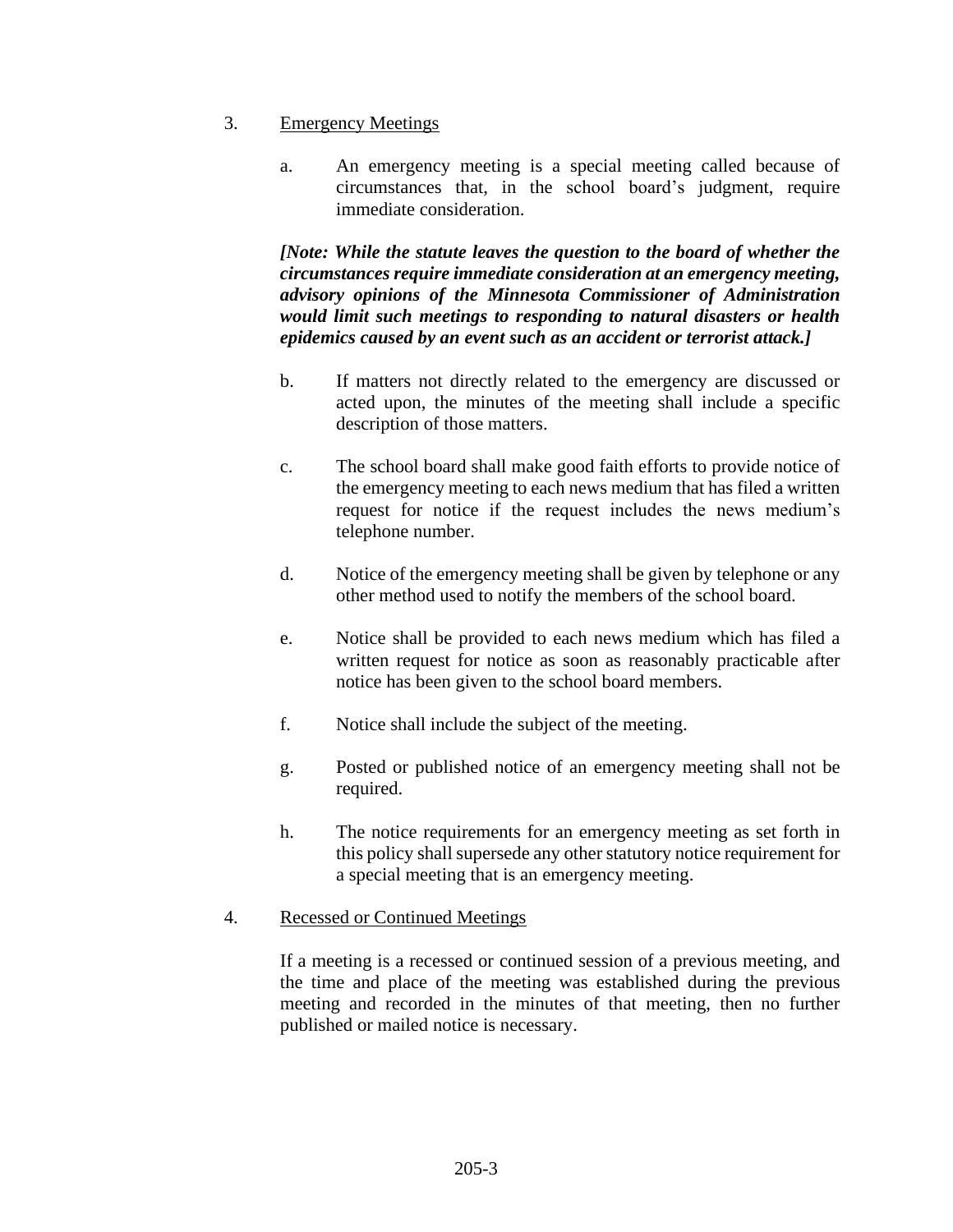## 5. Closed Meetings

The notice requirements of the Minnesota Open Meeting Law apply to closed meetings.

## 6. Actual Notice

If a person receives actual notice of a meeting of the school board at least twenty-four (24) hours before the meeting, all notice requirements are satisfied with respect to that person, regardless of the method of receipt of notice.

## 7. Meetings during Pandemic or Chapter 12 Emergency

In the event of a health pandemic or an emergency declared under Minn. Stat. Ch. 12, a meeting may be conducted by telephone or interactive technology in compliance with Minn. Stat. § 13D.021.

# 8. Meetings by Interactive Technology

A meeting may be conducted by interactive technology, Zoom, Skype, or other similar electronic means in compliance with Minn. Stat. § 13D.02.

B. Votes

The votes of school board members shall be recorded in a journal or minutes kept for that purpose. The journal or any minutes used to record votes of a meeting must be open to the public during all normal business hours at the school district's administrative offices.

- C. Written Materials
	- 1. In any open meeting, a copy of any printed materials, including electronic communications, relating to the agenda items of the meeting prepared or distributed by or at the direction of the school board or its employees and distributed to or available to all school board members shall be available in the meeting room for inspection by the public while the school board considers their subject matter.
	- 2. This provision does not apply to materials not classified by law as public, or to materials relating to the agenda items of a closed meeting.

## D. Open Meetings and Data

- 1. Meetings may not be closed to discuss data that are not public data, except as provided under Minnesota law.
- 2. Data that are not public data may be discussed at an open meeting if the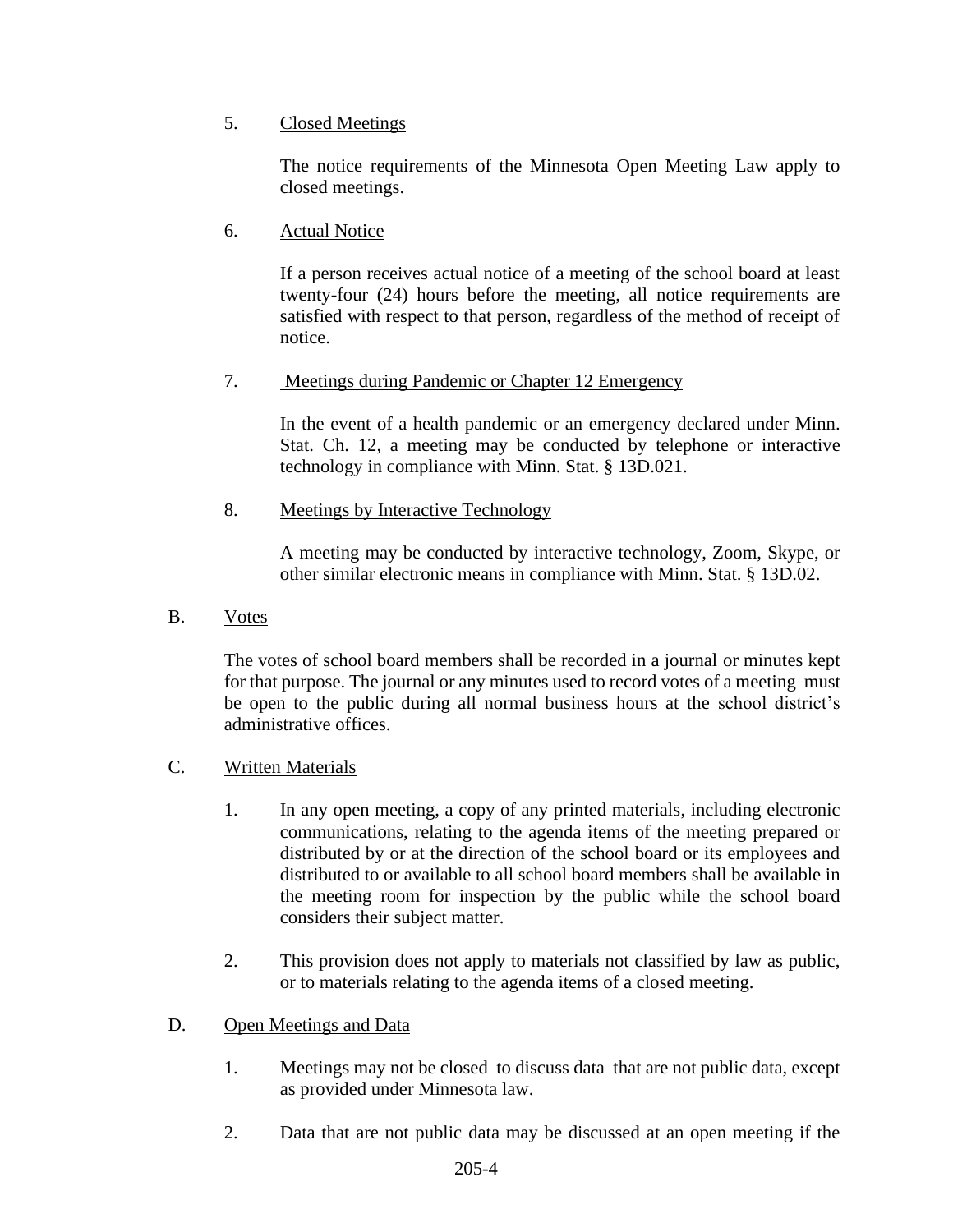disclosure relates to a matter within the scope of the school board's authority and is reasonably necessary to conduct the business or agenda item before the school board.

3. Data discussed at an open meeting retain the data's original classification; however, a record of the meeting, regardless of form, shall be public.

#### E. Closed Meetings

- 1. Labor Negotiations Strategy
	- a. The school board may, by a majority vote in a public meeting, decide to hold a closed meeting to consider strategy for labor negotiations, including negotiation strategies or developments or discussion and review of labor negotiation proposals, conducted pursuant to Minnesota's Public Employment Labor Relations Act (PELRA)
	- b. The time and place of the closed meeting shall be announced at the public meeting. A written roll of school board members and all other persons present at the closed meeting shall be made available to the public after the closed meeting. The proceedings of a closed meeting to discuss negotiation strategies shall be tape recorded, and the tape recording shall be preserved for two years after the contract discussed at the meeting is signed. The recording shall be made available to the public after all labor contracts are signed by the school board for the current budget period.

## 2. Sessions Closed by Bureau of Mediation Services

All negotiations, mediation meetings, and hearings between the school board and its employees or their respective representatives are public meetings. Mediation meetings may be closed only by the Commissioner of the Bureau of Mediation Services (BMS). The use of recording devices, stenographic records, or other recording methods is prohibited in mediation meetings closed by the BMS.

#### 3. Preliminary Consideration of Allegations or Charges

The school board shall close one or more meetings for preliminary consideration of allegations or charges against an individual subject to its authority. If the school board members conclude that discipline of any nature may be warranted as a result of those specific charges or allegations, further meetings or hearings relating to those specific charges or allegations held after that conclusion is reached must be open. A meeting must also be open at the request of the individual who is the subject of the meeting. A closed meeting for this purpose must be electronically recorded at the expense of the school district, and the recording must be preserved for at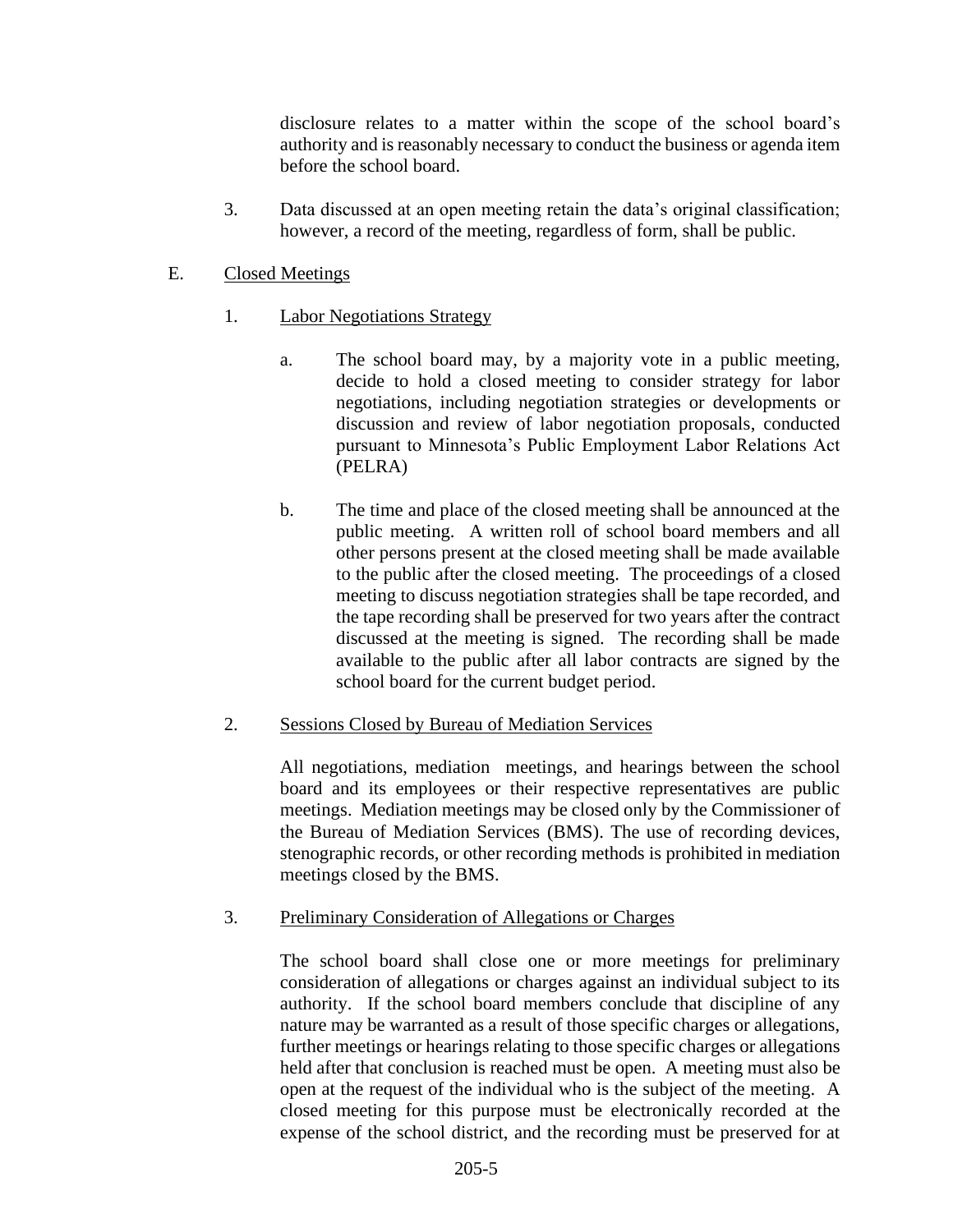least three years after the date of the meeting. The recording is not available to the public.

4. Performance Evaluations

The school board may close a meeting to evaluate the performance of an individual who is subject to its authority. The school board shall identify the individual to be evaluated prior to closing a meeting. At its next open meeting, the school board shall summarize its conclusions regarding the evaluation. A meeting must be open at the request of the individual who is the subject of the meeting. A closed meeting for this purpose must be electronically recorded at the expense of the school district, and the recording must be preserved for at least three years after the date of the meeting. The recording is not available to the public.

5. Attorney-Client Privilege Meeting

A meeting may be closed if permitted by the attorney-client privilege. Attorney-client privilege applies when litigation is imminent or threatened, or when the school board needs advice above the level of general legal advice, for example, regarding specific acts and their legal consequences. A meeting may be closed to seek legal advice concerning litigation strategy, but the mere threat that litigation might be a consequence of deciding a matter one way or another does not, by itself, justify closing the meeting. The motion to close the meeting must specifically describe the matter to be discussed at the closed meeting, subject to relevant privacy and confidentiality considerations under state and federal law. The law does not require that such a meeting be recorded.

- 6. Dismissal Hearing
	- a. A hearing on dismissal of a licensed teacher shall be public or private at the teacher's discretion. A hearing regarding placement of teachers on unrequested leave of absence shall be public.
	- b. A hearing on dismissal of a student pursuant to the Pupil Fair Dismissal Act shall be closed unless the pupil, parent, or guardian requests an open hearing.
	- c. To the extent a teacher or student dismissal hearing is held before the school board and is closed, the closed meeting must be electronically recorded at the expense of the school district, and the recording must be preserved for at least three years after the date of the meeting. The recording is not available to the public.
- 7. Coaches; Opportunity to Respond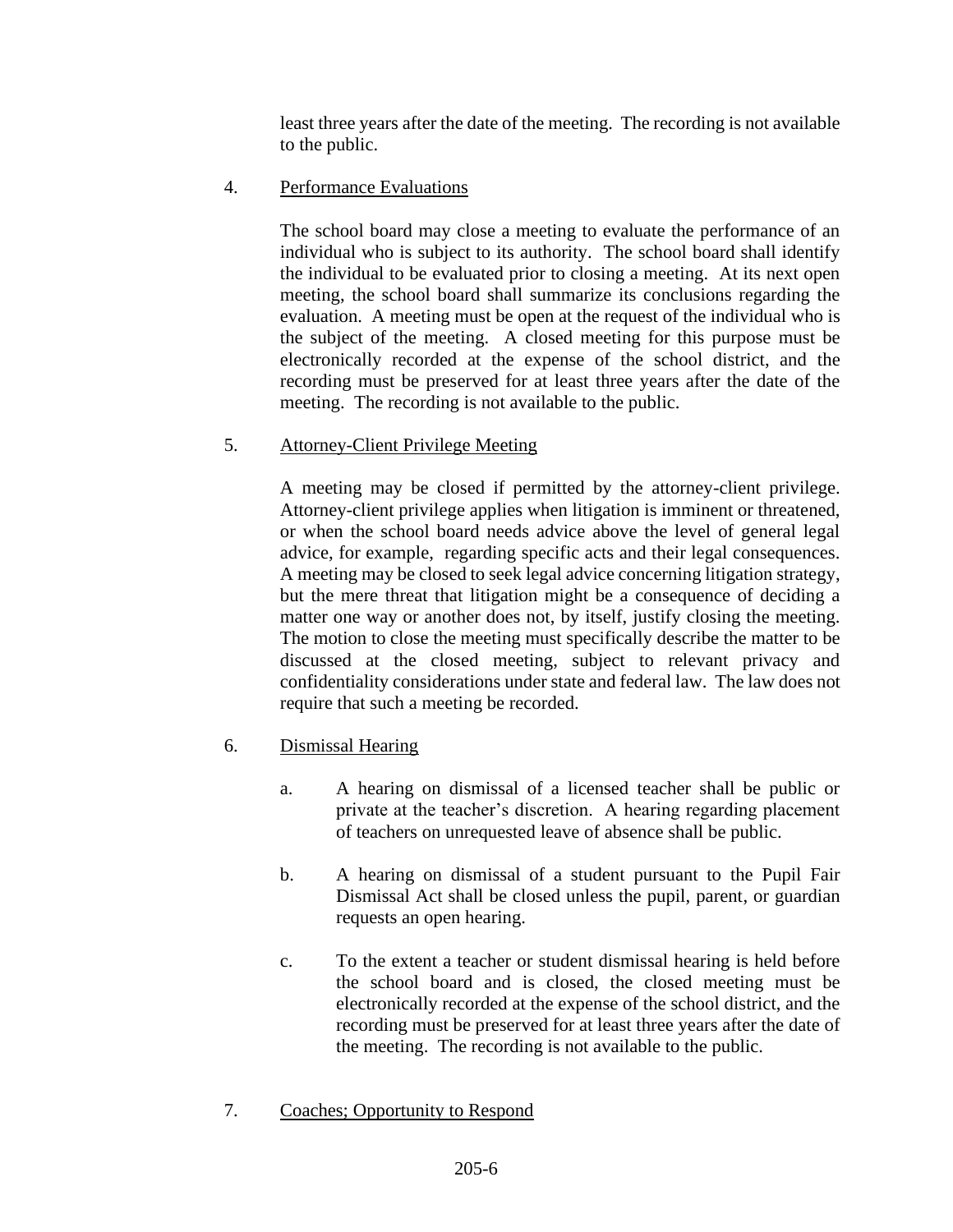- a. If the school board has declined to renew the coaching contract of a licensed or nonlicensed head varsity coach, it must notify the coach within fourteen (14) days of that decision.
- b. If the coach requests the reasons for the nonrenewal, the school board must give the coach its reasons in writing within ten (10) days of receiving the request. The existence of parent complaints must not be the sole reason for the school board not to renew a coaching contract.
- c. On the request of the coach, the school board must provide the coach with a reasonable opportunity to respond to the reasons at a school board meeting.
- d. The meeting may be open or closed at the election of the coach unless the meeting is closed as required by Minn. Stat. § 13D.05, Subd. 2, to discuss educational or certain other nonpublic data.
- e. A meeting closed for this purpose must be electronically recorded at the expense of the school district, and the recording must be preserved for at least three years after the date of the meeting. The recording is not available to the public.
- 8. Meetings to Discuss Certain Not Public Data

a. Any portion of a meeting must be closed if the following types of data are discussed:

(1) data that would identify alleged victims or reporters of criminal sexual conduct, domestic abuse, or maltreatment of minors or vulnerable adults;

- (2) active investigative data collected or created by a law enforcement agency;
- (3) educational data, health data, medical data, welfare data, or mental health data that are not public data; or
- (4) an individual's personal medical records.
- b. A closed meeting must be electronically recorded at the expense of the school district, and the recording must be preserved for at least three years after the date of the meeting. The recording is not available to the public.
- 9. Purchase and Sale of Property
	- a. The school board may close a meeting: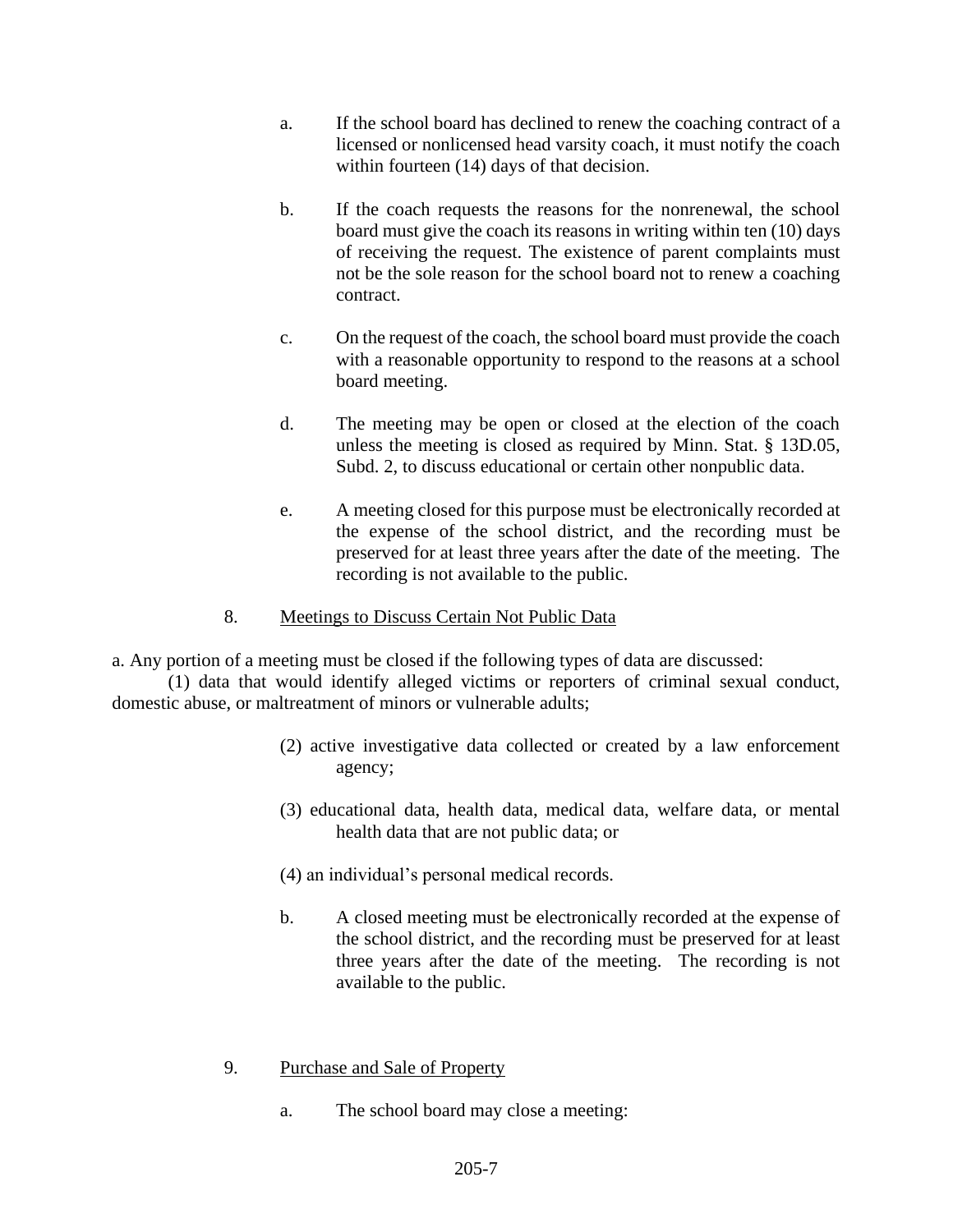- (1) to determine the asking price for real or personal property to be sold by the school district;
- (2) to review confidential or nonpublic appraisal data; and
- (3) to develop or consider offers or counteroffers for the purchase or sale of real or personal property.
- b. Before closing the meeting, the school board must identify on the record the particular real or personal property that is the subject of the closed meeting.
- c. The closed meeting must be tape recorded at the expense of the school district. The tape must be preserved for eight years after the date of the meeting and be made available to the public after all real or personal property discussed at the meeting has been purchased or sold or the school board has abandoned the purchase or sale. The real or personal property that is the subject of the closed meeting must be specifically identified on the tape. A list of school board members and all other persons present at the closed meeting must be made available to the public after the closed meeting.
- d. An agreement reached that is based on an offer considered at a closed meeting is contingent on its approval by the school board at an open meeting. The actual purchase or sale must be approved at an open meeting and the purchase price or sale price is public data.

## 10. Security Matters

- a. The school board may close a meeting to receive security briefings and reports, to discuss issues related to security systems, to discuss emergency response procedures, and to discuss security deficiencies in or recommendations regarding public services, infrastructure, and facilities, if disclosure of the information discussed would pose a danger to public safety or compromise security procedures or responses.
- b. Financial issues related to security matters must be discussed and all related financial decisions must be made at an open meeting.
- c. Before closing a meeting, the school board must refer to the facilities, systems, procedures, services, or infrastructures to be considered during the closed meeting.
- d. The closed meeting must be tape recorded at the expense of the school district and the recording must be preserved for at least four years.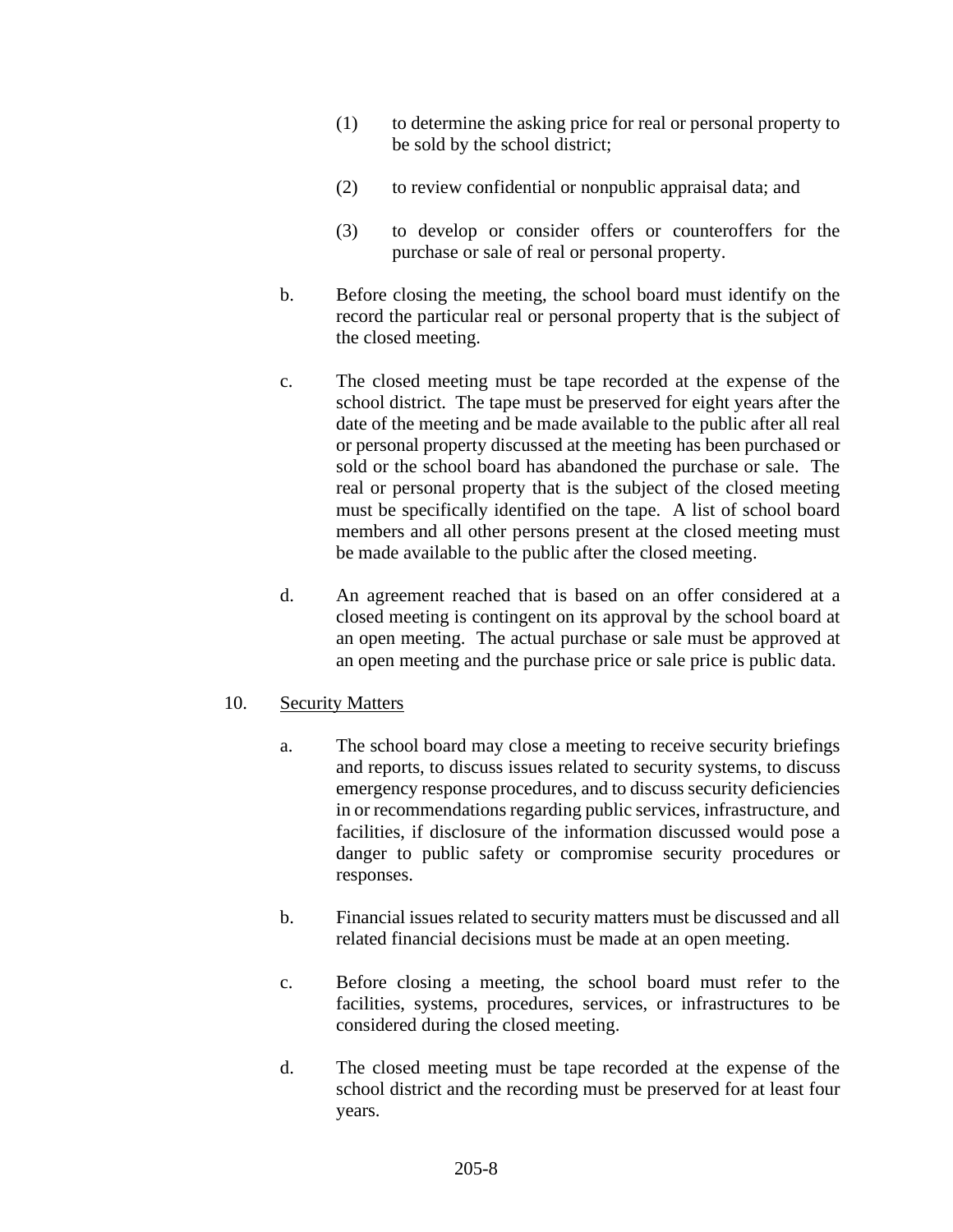11. Other Meetings

Other meetings shall be closed as provided by law, except as provided above. A closed meeting must be electronically recorded at the expense of the school district, and the recording must be preserved for at least three years after the date of the meeting. The recording is not available to the public.

#### F. Procedures for Closing a Meeting

The school board shall provide notice of a closed meeting just as for an open meeting. A school board meeting may be closed only after a majority vote at a public meeting. Before closing a meeting, the school board shall state on the record the specific authority permitting the meeting to be closed and shall describe the subject to be discussed.

*Legal References:* Minn. Stat. Ch. 13 (Minnesota Government Data Practices Act) Minn. Stat. Ch. 13D (Open Meeting Law) Minn. Stat. § 121A.47, Subd. 5 (Exclusion and Expulsion Procedures)) Minn. Stat. § 122A.33, Subd. 3 (Coaches; Opportunity to Respond) Minn. Stat. § 122A.40, Subd. 14 (Teacher Discharge Hearing) Minn. Stat. § 179A.14, Subd. 3 (Labor Negotiations) Minn. Rules Part 5510.2810 (Bureau of Mediation Services) *Brown v. Cannon Falls Township*, 723 N.W.2d 31 (Minn. App. 2006) *Brainerd Daily Dispatch v. Dehen*, 693 N.W.2d 435 (Minn. App. 2005) *The Free Press v. County of Blue Earth*, 677 N.W.2d 471 (Minn. App. 2004) *Prior Lake American v. Mader*, 642 N.W.2d 729 (Minn. 2002) *Star Tribune v. Board of Education, Special School District No. 1*, 507 N.W.2d 869 (Minn. App. 1993) *Minnesota Daily v. University of Minnesota*, 432 N.W.2d 189 (Minn. App. 1988) *Moberg v. Independent School District No. 281*, 336 N.W.2d 510 (Minn. 1983) *Sovereign v. Dunn*, 498 N.W.2d 62 (Minn. App. 1993), *rev. denied*. (Minn. 1993) Dept. of Admin. Advisory Op. No. 21-003 (April 19, 2021) Dept. of Admin. Advisory Op. No. 21-002 (January 13, 2021) Dept. of Admin. Advisory Op. No. 19-012 (October 24, 2019) Dept. of Admin. Advisory Op. No. 19-008 (May 22, 2019) Dept. of Admin. Advisory Op. No. 19-006 (April 9, 2019) Dept. of Admin. Advisory Op. No. 18-019 (December 28, 2018) Dept. of Admin. Advisory Op. No. 17-005 (June 22, 2017) Dept. of Admin. Advisory Op. No. 13-009 (March 19, 2013) Dept. of Admin. Advisory Op. No. 12-004 (March 8, 2012) Dept. of Admin. Advisory Op. No. 11-004 (April 18, 2011) Dept. of Admin. Advisory Op. No. 10-020 (September 23, 2010) Dept. of Admin. Advisory Op. No. 09-020 (September 8, 2009)